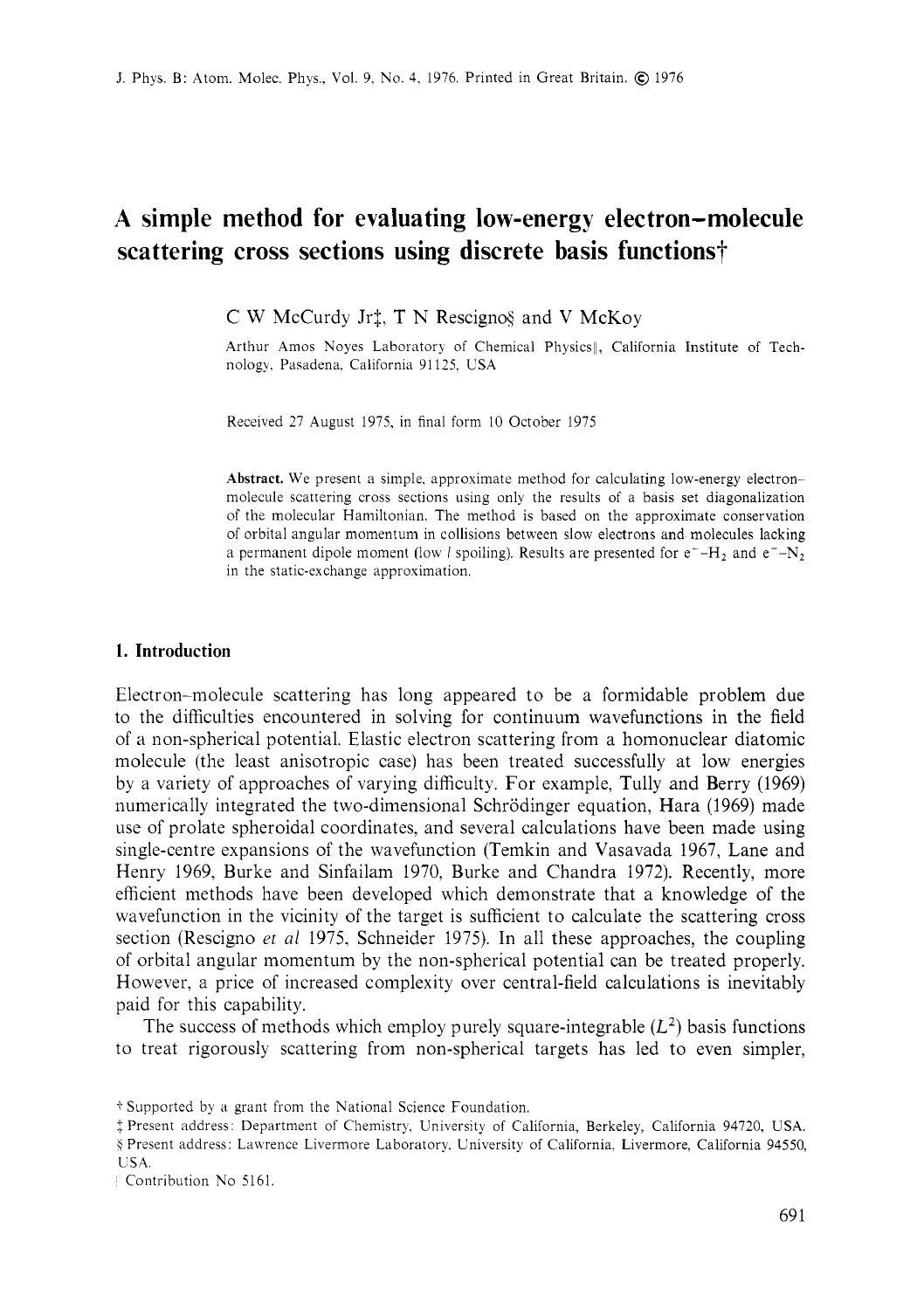but less rigorous, attempts to describe electron-diatomic-molecule scattering. Among these are the Fredholm calculations of Winter and Lane (1975), and the method of Morrison and Lane (1975), both of which make use of the low /-spoiling approximation which we will discuss in the following section. In this paper we describe an exceedingly simple, but approximate, procedure for computing cross sections for low-energy elastic electron scattering from homonuclear diatomics. We present results for  $e^-$ -H<sub>2</sub> and  $e^-$ -N<sub>2</sub> scattering.

# **2. Theory**

It is now well known that the square-integrable eigenfunctions at scattering energies obtained by diagonalizing the Hamiltonian for a spherical potential problem in a discrete basis are proportional to the true scattering solutions over the region spanned by the basis functions. Several approaches for resonant and non-resonant scattering make use of this fact, e.g. Hazi and Taylor (1970), Hazi and Fels (1971), Heller (1972). In general, it is necessary to develop a formula for the phaseshift which is independent of the normalization of the wavefunction. For example, the Harris formula (Harris 1967) can be viewed in this manner. These methods are unfortunately not rigorously applicable to scattering from a non-spherical potential. The coupling of various partial waves bj the potential gives the problem of solving for the molecular scattering wavefunction in the body-fixed frame of the molecule, the same mathematical form as a multi-channel potential scattering problem. Thus at a given energy there is more than one regular solution to the radial equations and a linear combination of these must be taken to give the appropriate physical solutions. The diagonalization of the Hamiltonian in a discrete basis, however, gives only one solution at each eigenvalue. A possible method for circumventing this difficulty, requiring several diagonalizations of the Hamiltonian in different basis sets, has been discussed by Hazi (1973).

Alternatively, if we assume that orbital angular momentum is approximately conserved (low 1 spoiling). then we will show how to extract scattering information from a single diagonalization of the Hamiltonian. Fano (1970) has discussed the basis for this approximation in the case of homonuclear diatomic molecules. The potential consists of the centrifugal barrier superposed on an attractive non-spherical potential of shorter range. It is known that the Rydberg series of molecules can be classified by the orbital angular momentum quantum number *I* (Mulliken 1964); scattering solutions for electron-homonuclear-diatomic-molecule scattering have been similarly classified (Tully and Berry 1969, Temkin and Vasavada 1967). Fano (1970) notes that the approximate conservation of orbital angular momentum is not due to the nearly spherical symmetry of the molecular potential at large distances. A large asymmetry in the potential, even if it is of short range, is capable of coupling angular momenta. Instead, Fano (1970) concludes that the centrifugal barrier is probably responsible for preventing scattering solutions from penetrating the inner region of the potential and thus prevents the coupling of partial waves.

Approximate conservation of angular momentum should hold particularly well for homonuclear diatomics. because in those cases the centre of symmetry causes even values of  $l$  to be uncoupled from odd values. Moreover, for linear molecules the projection of the angular momentum along the internuclear axis,  $m_i$ , is a good quantum number and leads to the uncoupling of the molecular symmetries  $\Sigma$ ,  $\Pi$ ,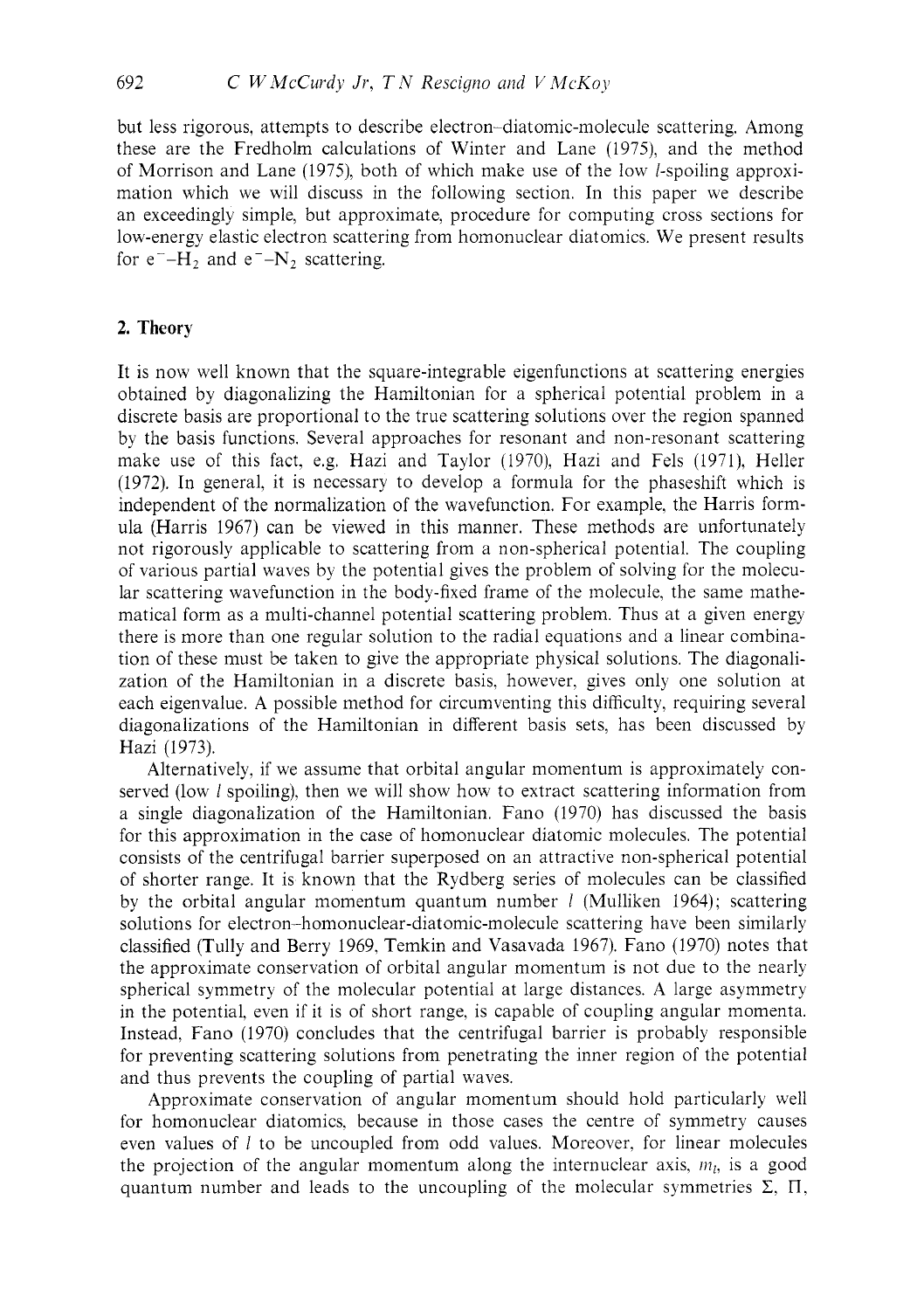etc. On the other hand, one expects the low I-spoiling approximation to be less applicable to heteronuclear diatomics where s and p waves can couple and the centrifugal barrier may not be strong enough to keep them uncoupled.

We stress that the assumption of low *l*-spoiling does not imply that the scattering wavefunction can be thought of in terms of uncoupled partial waves at all *r.* The fact that in the exterior region the centrifugal barrier leads to uncoupling of the partial waves means that it will also confine some solutions to the interior region where coupling is appreciable. Indeed, the bound states of the potential show a great deal of anisotropy, and the requirement that the scattering solutions remain orthogonal to the bound states implies that there may be considerable anisotropy in the scattering solutions for small *r.* Consequently one expects that the partial-wave expansion of the molecular potential may converge very slowly.

In this paper we treat elastic electron scattering in the static-exchange approximation. Although Hara (1969) has shown that, in the case of  $H_2$ , the inclusion of an adiabatic polarization potential substantially alters the cross section, we chose to neglect the effects of polarization of the target molecule to allow easy comparison of the present method with other work. We begin by diagonalizing the body-fixed Hartree-Fock Hamiltonian in a discrete basis. Within the framework of low *1* spoiling, we may assume that the radial function,  $R_{lm}(r)$ , obtained by projecting with a spherical harmonic onto a positive energy  $L^2$  eigenfunction,  $\Psi(r)_{\text{molecular}}$ 

$$
R_{lm}(r) = \int d\Omega Y_{lm}^*(\Omega)\Psi(r)_{\text{molecular}}
$$
  
is proportional to a scattering solution for r less than some value, b, within the

range of the basis set. With this assumption, a number of ways for extracting scattering information from  $R_{lm}(r)$  suggest themselves.

One could use the value of  $R_{lm}(r)$  at  $r = b$  as the starting point for an outward numerical integration (Morrison and Lane 1975). If *b* were sufficiently large, then only the direct, spherically symmetric part of the potential need be used in the integration. This procedure would be similar to the numerical R-matrix calculations of Burke *et al* (1971) and to the recent work of Morrison and Lane (1975). Alternatively, one could try fitting  $R_{lm}(r)$  over the interval  $[0,b]$  to another function that had the correct asymptotic form and extracting values of the tangent of the phaseshift in this manner. This procedure was first tried using a function of the form

$$
\chi(r) = \sum_{i} C_i \varphi_i(r) + A j_i(kr) + B n_i(kr) \tag{2}
$$

where  $\varphi_1(r)$  is an  $L^2$  function and  $j_l$  and  $n_l$  are spherical Bessel functions. This approach was found to be considerably less stable than the method finally adopted.

In the present work we chose to evaluate the phaseshift from the radial function and its derivative at a value of *r.* Consider the function

$$
\tan \delta_{lm}(r) = -\frac{R_{lm}(r)j'_l(kr) - R'_{lm}(r)j_l(kr)}{R_{lm}(r)n'_l(kr) - R'_{lm}(r)n_l(kr)}.
$$
\n(3)

If one were to plot this function for the exact (low *1* spoiled) radial function, it would vary for small *I,* but then level off to a constant value as the asymptotic region were approached. This should also be the case for a basis set representation of  $R_{lm}(r)$ , provided the basis spans a sufficiently broad region of configuration space. Then tan  $\delta_{lm}(r)$  should approach some stable value and maintain this value until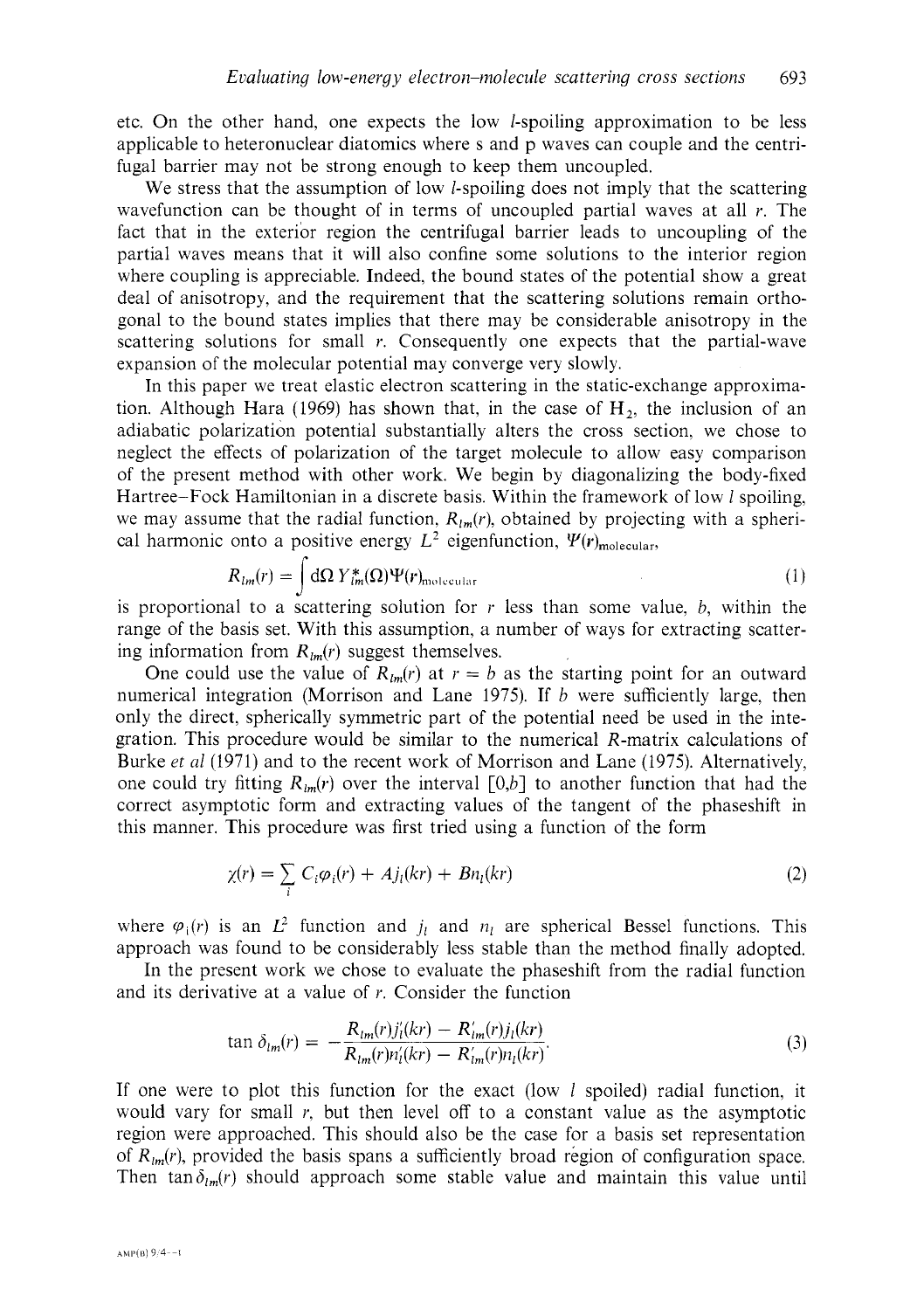the basis set was no longer capable of representing  $R_{lm}(r)$  accurately. Formulae for the cross section in terms of the low l-spoiled phaseshifts can be found in Temkin and Vasavada (1967).

#### **3. Computational**

We begin by constructing the Hartree-Fock wavefunction for the target molecule, which defines the static-exchange potential for the scattering calculation. This part of the procedure simply involves performing a standard basis set self-consistent field (SCF) calculation to obtain the occupied orbitals of the molecular target. The bodyfixed static-exchange Hamiltonian (for closed-shell targets) is then given by

$$
H^{\rm HF} = -\frac{1}{2}\nabla^2 + V^{\text{direct}} + V^{\text{exchange}}
$$
 (4a)

where

$$
V^{\text{direct}}(\mathbf{r}) = -\sum_{\text{nuclei}} \frac{Z_n}{|\mathbf{r} - \mathbf{R}_n|} + 2\sum_{\alpha} \int \frac{\mathrm{d}\mathbf{r}' \phi_{\alpha}^*(\mathbf{r}') \phi_{\alpha}(\mathbf{r}')}{|\mathbf{r} - \mathbf{r}'|} \tag{4b}
$$

and

$$
V^{\text{ex}}(\mathbf{r}, \mathbf{r}')F(\mathbf{r}') = -\sum_{\alpha} \int \frac{\mathrm{d}\mathbf{r}' \phi_{\alpha}^*(\mathbf{r}') \phi_{\alpha}(\mathbf{r}) F(\mathbf{r}')}{|\mathbf{r} - \mathbf{r}'|} \tag{4c}
$$

where  $\phi_{\alpha}$  is an occupied space orbital.

The validity of the low l-spoiling approximation implies that we should be able to construct eigenfunctions of  $H^{\text{HF}}$  which for large r are proportional to a single  $Y_{lm}$ . To this end we diagonalize  $H^{\text{HF}}$  with a different basis set of Gaussian functions for each value of l and  $|m|$  under consideration. This basis is chosen by augmenting the basis used to perform the SCF calculation with additional diffuse functions of one particular symmetry most of which are placed at the centre of the molecule. Such a choice guarantees that the positive energy eigenfunctions of  $H^{\text{HF}}$  will be orthogonal to an accurate set of non-spherical occupied orbitals and will also go asymptotically as a particular  $Y_{lm}$ . We emphasize that the SCF equations need be solved only once to define  $H<sup>HF</sup>$  and that this Hamiltonian is then rediagonalized for each symmetry desired.

The choice of Gaussian basis functions makes the evaluation of the projection integral of equation (1) particularly simple. In a coordinate system in which the *2* axis is chosen to be the internuclear axis, the projection of a spherical harmonic at the midpoint of the molecule onto a Gaussian located on the internuclear axis at a distance *A* from the origin can be written in the form,

$$
\int Y_{lm}^{*}(\theta,\varphi)x^{i}y^{j}(z-A)^{k} \exp[-\alpha(r-A)^{2}] d\Omega
$$
  
=  $\exp[-\alpha(r^{2}+A^{2})] \int Y_{lm}^{*}(\theta,\varphi)(r\sin\theta\cos\varphi)^{i}(r\sin\theta\sin\varphi)^{j}(r\cos\theta-A)^{k}$   
 $\times \exp(2\alpha rA\cos\theta)\sin\theta d\theta d\varphi.$  (5)

This integral was evaluated analytically for the various cases we considered. Phaseshifts were then extracted using equation (3) as described previously.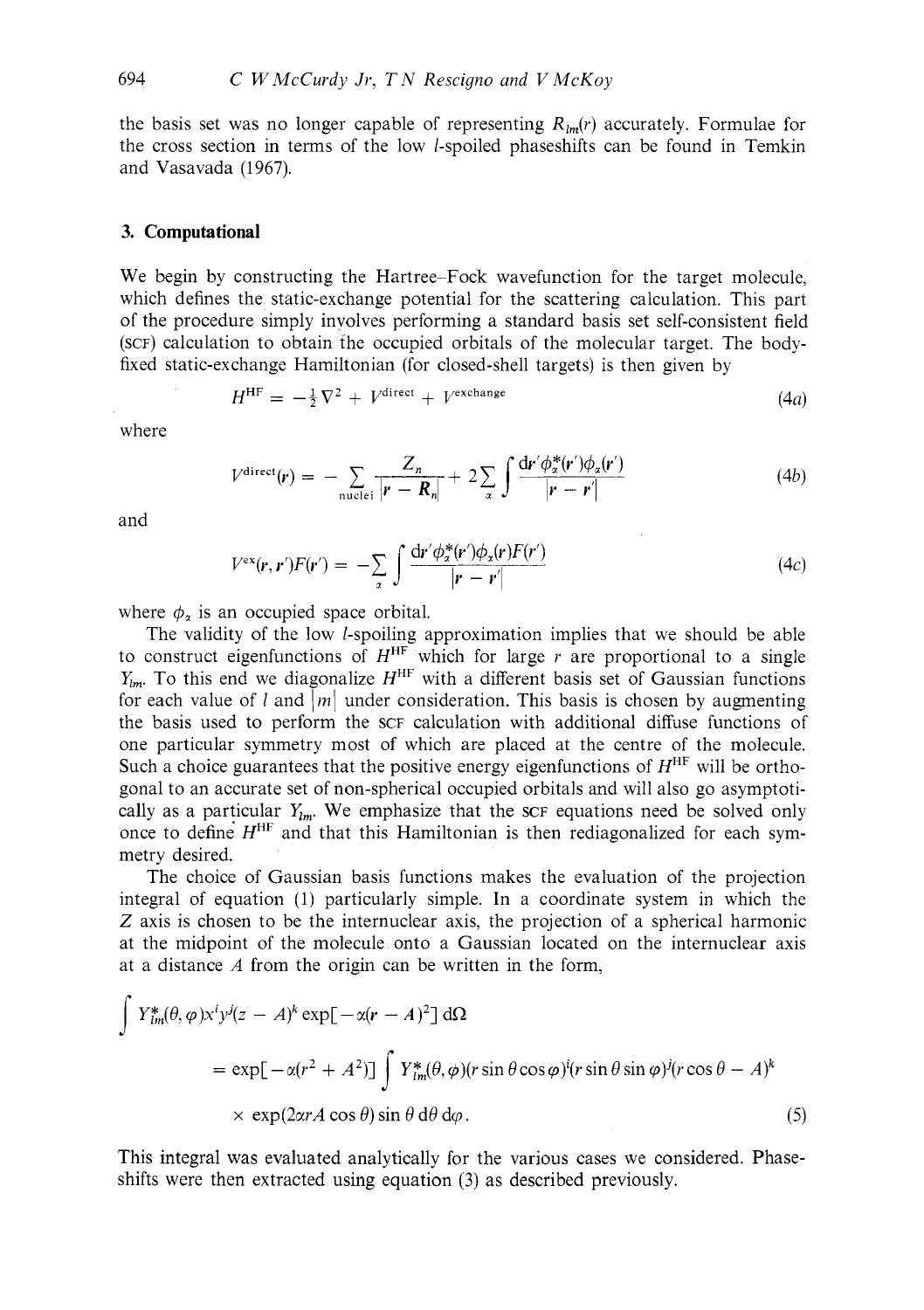

**Figure 1.** Comparison of static-exchange phaseshifts from equation (3) (circles) for  $e^-$ -H<sub>2</sub> scattering with the low l-spoiling results of Schneider (1975). (Momentum in atomic units.)

#### **4. Results**

We computed s and  $p\sigma$  phaseshifts for molecular hydrogen as a test of the accuracy of the method. The basis used was a set of 22s-type Gaussians on each hydrogen, which was used in a previous calculation (Rescigno *et a1* 1975). The results are compared with the R-matrix results of Schneider (1975), which were also computed in the I-spoiling approximation, in figure 1.

The Hartree-Fock occupied orbitals for  $N_2$  were computed using a basis of [4s 3p] Gaussians contracted from a (9s 5p) set of primitives suggested by Dunning (1970). This basis was augmented by two  $d\pi$  and  $d\sigma$  polarization functions (Truhlar *et a1* 1972). The polarization functions are essential to the proper description of the quadrupolar part of the molecular potential (Truhlar *et a1* 1972).

To calculate the  $\Sigma_{\rm e}$  virtual orbitals from which s-wave phaseshifts were computed, this basis was augmented by three additional s-type Gaussians on each nitrogen and seven diffuse s-type Gaussians at the midpoint with exponents chosen in a geometric series. The  $\Sigma_u$  basis consisted of these same s-type functions on the nitrogens used for  $\Sigma_{\rm g}$ , and in addition, five uncontracted z-type Gaussians were placed on each nitrogen, seven diffuse  $z$  Gaussians at the midpoint, and two  $d_{z}$  Gaussians on the nitrogens. For  $\Pi_u$  we used seven primitive x-type Gaussians on each nitrogen with



**Figure 2.** Some representative plots of  $\delta_{lm}(r)$  from equation (3). The full, broken and chain curves are for orbitals of  $s\sigma$ ,  $p\pi$  and  $d\pi$  symmetry respectively.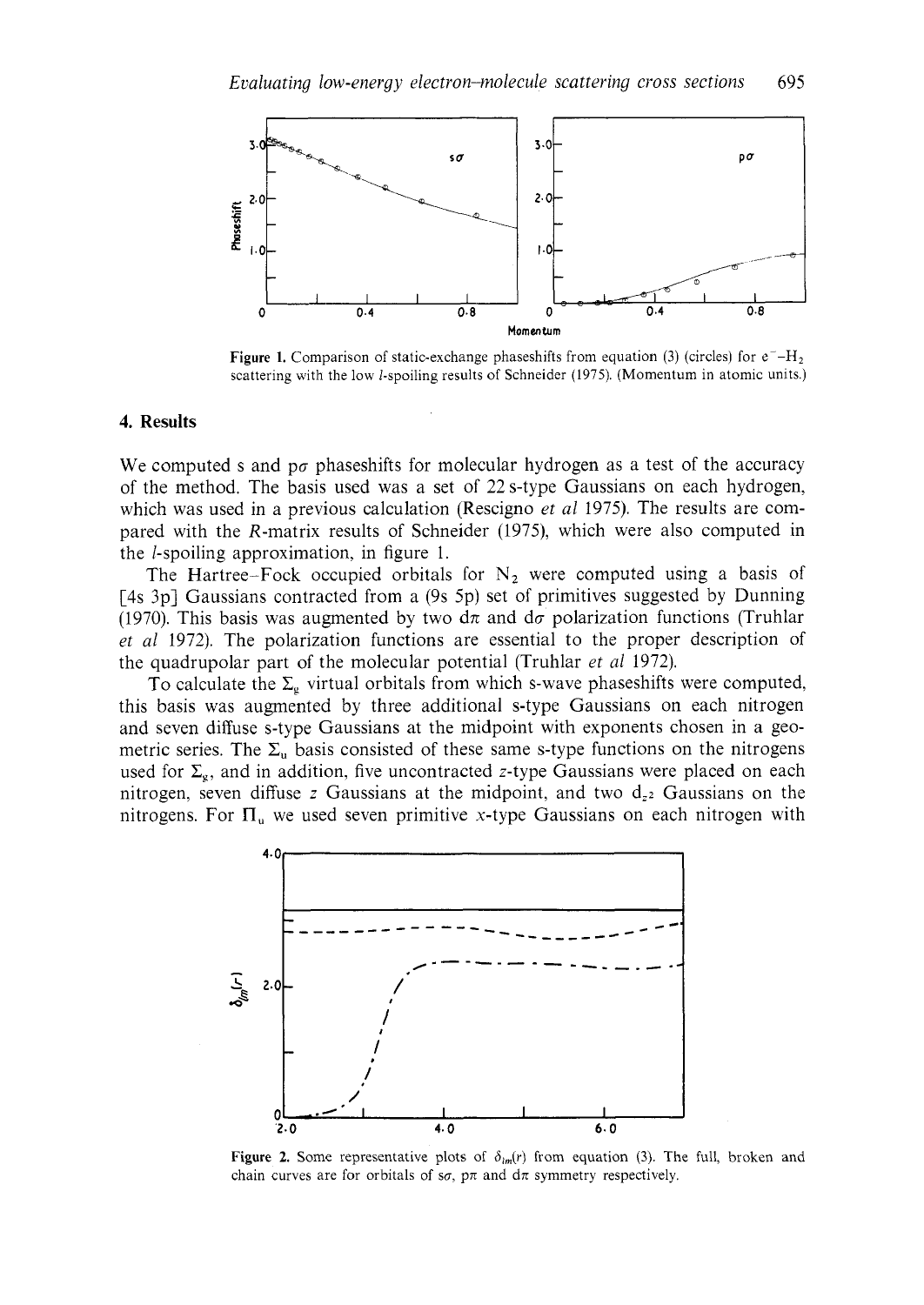| S     |               | pσ     |               | $p\pi$ |               | $d\pi$ |                |
|-------|---------------|--------|---------------|--------|---------------|--------|----------------|
| k(au) | $\delta_{00}$ | k(au)  | $\delta_{10}$ | k(au)  | $\delta_{11}$ | k(au)  | $\delta_{21}$  |
| 0.017 | 3.101         | 0.0403 | 3.141         | 0.039  | 3.141         | 0.047  | 0 <sub>0</sub> |
| 0.037 | 3.05          | 0.079  | 3.139         | 0.072  | 3.140         | 0.082  | 0 <sup>0</sup> |
| 0.066 | 2.98          | 0.135  | 3.127         | 0.114  | 3.136         | 0.127  | 0 <sub>0</sub> |
| 0.109 | 2.88          | 0.222  | 3.09          | 0.172  | 3.12          | 0.187  | 0 <sub>0</sub> |
| 0.179 | 2.72          | 0.361  | 2.95          | 0.253  | 3.09          | 0.273  | 0.01           |
| 0.296 | 2.45          | 0.577  | 2.66          | 0.372  | 3.01          | 0.393  | 0.06           |
| 0.491 | 2.09          | 0.861  | 2.19          | 0.553  | 2.83          | 0.518  | 0.90           |
| 0.815 | 1.60          | 1.098  | 1.7           | 0.830  | 2.55          | 0.631  | 2.35           |
|       |               |        |               |        |               | 0.894  | 2.52           |
|       |               |        |               |        |               | 1.182  | 2.33           |

Table 1. e<sup>-</sup>-N<sub>2</sub> phaseshifts.

eight more at the midpoint and two  $d\pi$  Gaussians on the nitrogens. The  $\Pi_{g}$  basis consisted of seven x-type Gaussians on each nitrogen, twelve xz-type Gaussians at the midpoint, and two  $d\pi$  functions on the nitrogens. From these four diagonalizations of the Hartree-Fock Hamiltonian we can extract the s,  $p\sigma$ ,  $p\pi$  and  $d\pi$  phaseshifts. In figure 2 we show some representative plots of  $\delta_{lm}$  obtained from equation (3) as a function of *r.* These demonstrate the occurrence of a region in which the phaseshift is constant.

Table 1 lists the s,  $p\sigma$ ,  $p\pi$  and  $d\pi$  phaseshifts. In figures 3 and 4 we compare our results with those of Burke and Sinfailam (1970). We plot both the arctangent of the appropriate element of the reactance matrix from Burke and Sinfailam (1970), as well as their largest eigenphase. Note that in the complete absence of angular momentum coupling these two quantities would be identical. The extent to which they coincide is an indication of the degree of accuracy of the low l-spoiling approximation. There is reasonably good agreement between the results we find here and those of Burke and Sinfailam (1970). It is not clear whether the discrepancies between the two calculations are due to the approximate nature of the method we employed or to the fact that Burke and Sinfailam (1970) were forced to retain only a small number of terms in their one-centre expansion of the potential.

A more recent calculation on  $e^- - N_2$  by Burke and Chandra (1972) shows that the  $\Sigma$ <sub>g</sub> eigenphase increases as the number of terms in a single-centre expansion



**Figure 3.** Comparison of the so and po phaseshifts of this work (circles) for  $e^{-1}$ . scattering with the largest eigenphase (full curve) and arctangent of the appropriate diagonal element of the reactance matrix (broken curve) of Burke and Sinfailam (1970). The curves for  $p\sigma$  are indistinguishable on this scale. (Momentum in atomic units.)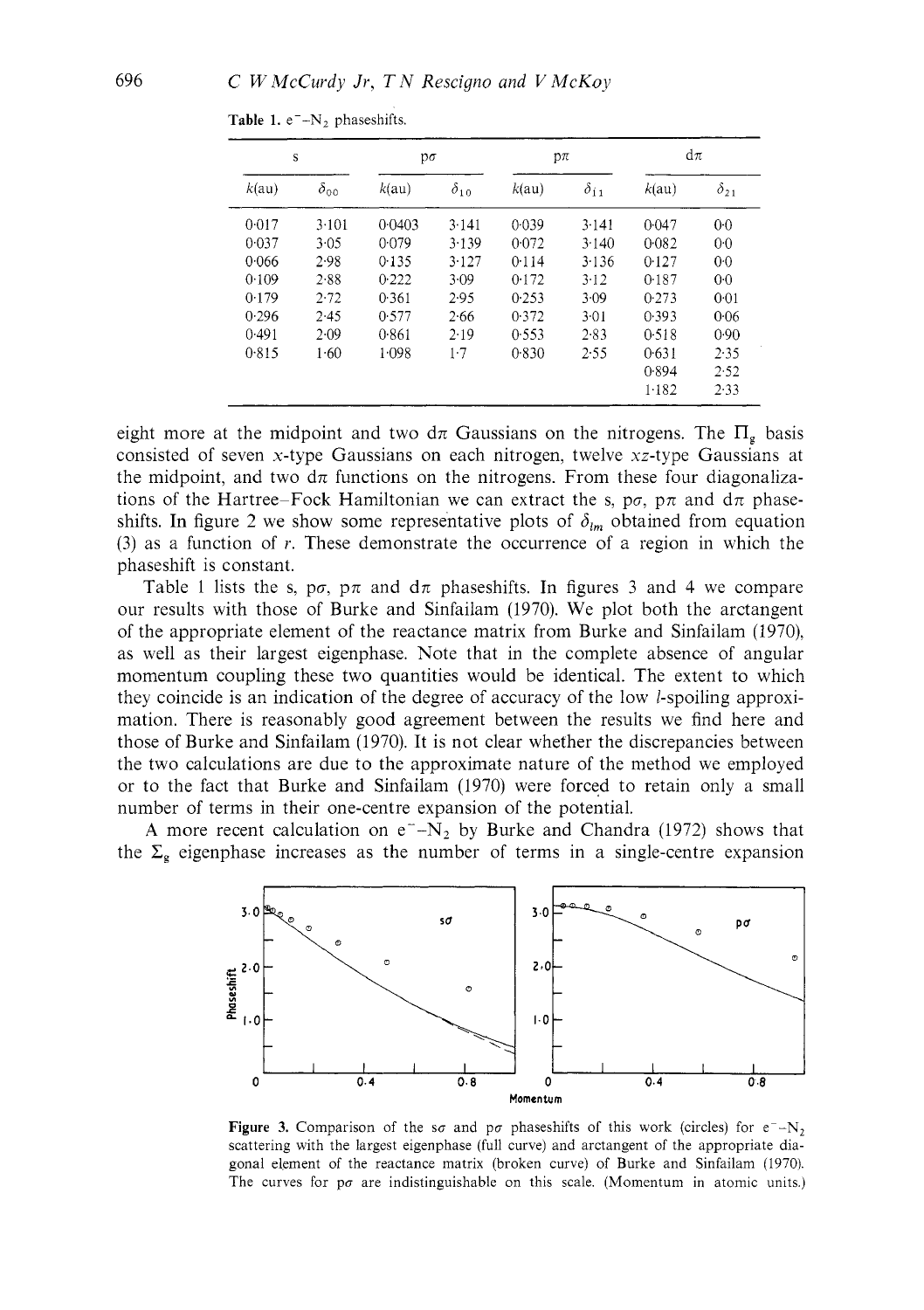

**Figure 4.** Results for  $p\pi$  and  $d\pi$  phaseshifts (circles) and the results of Burke and Sinfailam (1970) (full curve) for  $N<sub>2</sub>$ . On this scale the largest eigenphase and the arctangent of the diagonal reactance matrix element are indistinguishable. (Momentum in atomic units.)

of the potential increases. However, these calculations were performed by dropping the exchange parts of the potential and replacing them with Lagrange multipliers to enforce orthogonality to the occupied orbitals. Nevertheless, we might expect that the  $\Sigma_g$  phaseshifts of Burke and Sinfailam (1970) would show the same behaviour as the number of terms in the potential expansion was increased, bringing their results into closer agreement with ours. Unfortunately, Burke and Chandra (1970) do not show the dependence of the  $\Sigma_u$  and  $\Pi_u$  eigenphases on the number of terms in the expansion of the potential.

Some comments are in order concerning the resonance in the  $\Pi_{\sigma}$ -d $\pi$  phaseshift. Burke and Chandra (1972) found it necessary to include a polarization potential to produce a sharp resonance in the  $\Pi_{g}$  wave. We find a  $\Pi_{g}$  resonance in the present calculation and expect that the neglect of exchange effects for this symmetry in the calculation of Burke and Chandra (1972) was responsible for its disappearance as a shape resonance. Our calculations show a resonance in the  $d\pi$  phaseshift at 3.54 eV (a momentum of  $0.51$  au), compared to Burke and Sinfailam's (1970) value of  $2.80$  eV (a momentum of 0.454 au). We conclude that the low-energy  $\Pi_{\sigma}$  resonance is a shape resonance which can be described by the static-exchange model, but that the position of the resonance is affected by correlation to the extent that the static-exchange resonance is about 1 eV too high (Golden 1966).

# **5. Summary and conclusions**

We have described a simple method for calculating low-energy elastic electron-molecule cross sections. The method depends on the validity of the low 1-spoiling approximation and the ability of a discrete basis set to describe a molecular continuum wavefunction over a sufficiently large region of space. The calculations reported here were limited to the static-exchange approximation, but this restriction can be relaxed. The method should be applicable to elastic electron scattering from any homonuclear diatomic molecule as well as from small molecules with no permanent dipole moment.

### **References**

Burke P G and Chandra N 1972 *J. Phys.* B: *Atom. Molec. Phys. 5* 1696-711 Burke P G, Hibbert **A** and Robb W D 1971 *J. Phys. B: Atom. Molec. Phys.* **4** 153-61